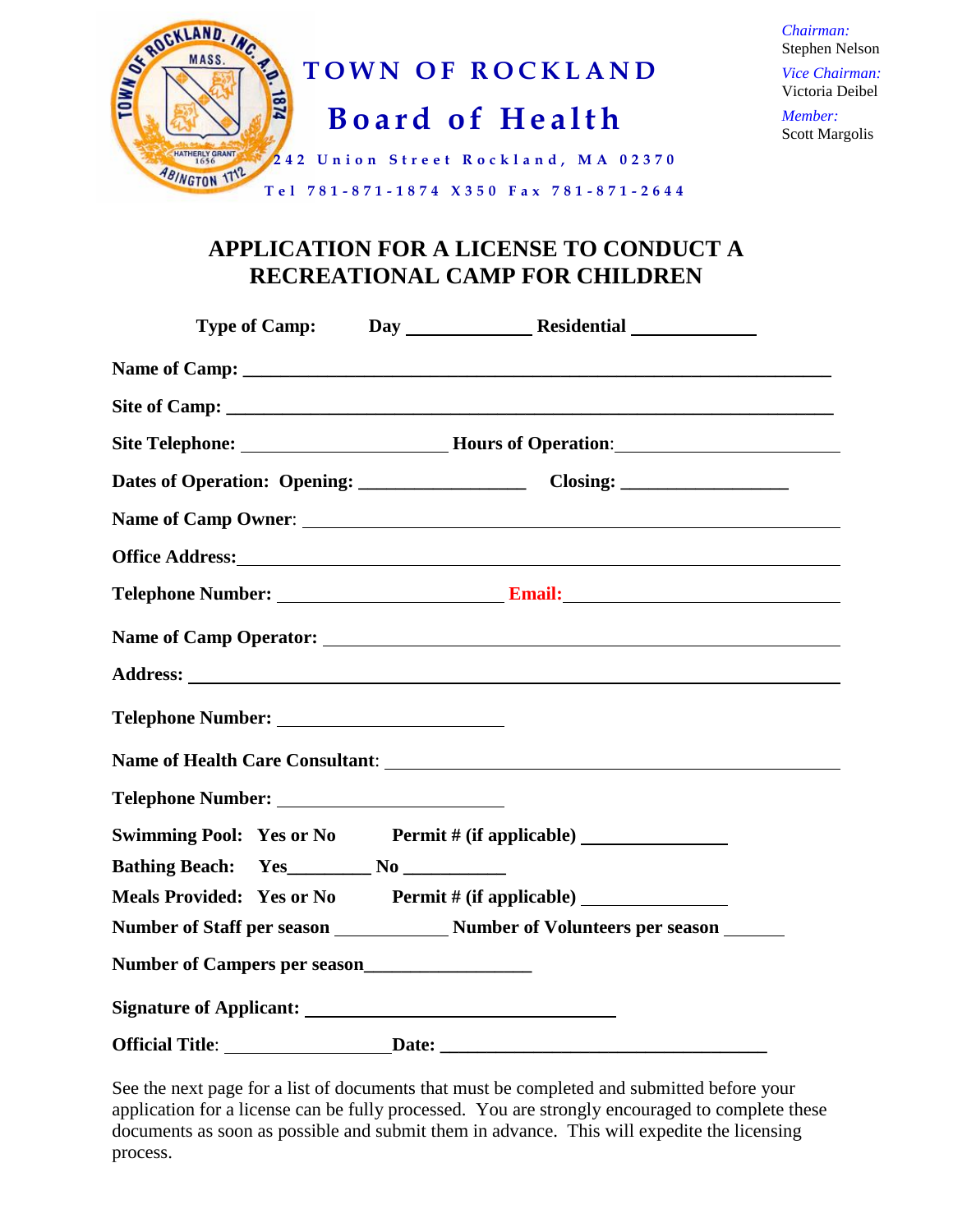## **Camp Director:**

| Name:<br><u> 1990 - Johann Barbara, martin a</u>                                                                              | Age:                                                     |  |  |  |
|-------------------------------------------------------------------------------------------------------------------------------|----------------------------------------------------------|--|--|--|
| Coursework in camping administration:                                                                                         |                                                          |  |  |  |
|                                                                                                                               |                                                          |  |  |  |
| <b>Healthcare Consultant</b>                                                                                                  |                                                          |  |  |  |
| Name:<br><u> 1980 - Jan Barnett, fransk politik (d. 1980)</u>                                                                 | Age:                                                     |  |  |  |
| Type of Medical License:                                                                                                      |                                                          |  |  |  |
|                                                                                                                               |                                                          |  |  |  |
| (Must be a physician, nurse practitioner or physician assistant with pediatric training)                                      |                                                          |  |  |  |
| MA License #                                                                                                                  |                                                          |  |  |  |
| <b>Health Supervisor</b>                                                                                                      |                                                          |  |  |  |
| Name:<br><u> 1980 - Johann Barn, mars ar breithinn ar breithinn ar breithinn ar breithinn ar breithinn ar breithinn ar br</u> | Age:                                                     |  |  |  |
| Type of Medical License:<br><u> 1989 - Johann Barbara, martxa alemaniar argametria (h. 1989).</u>                             |                                                          |  |  |  |
|                                                                                                                               |                                                          |  |  |  |
|                                                                                                                               |                                                          |  |  |  |
| <b>Aquatics Director</b><br>Name:                                                                                             | Age:                                                     |  |  |  |
|                                                                                                                               |                                                          |  |  |  |
| Lifeguard Certificate issued<br>by:                                                                                           | Exp:                                                     |  |  |  |
|                                                                                                                               |                                                          |  |  |  |
| American Red Cross CPR Certificate:                                                                                           | Exp:<br><u> 1990 - Johann Barbara, martxa a filial a</u> |  |  |  |
| American First Aid Cert:                                                                                                      | Exp:                                                     |  |  |  |
| Previous aquatics supervisory experience:                                                                                     |                                                          |  |  |  |